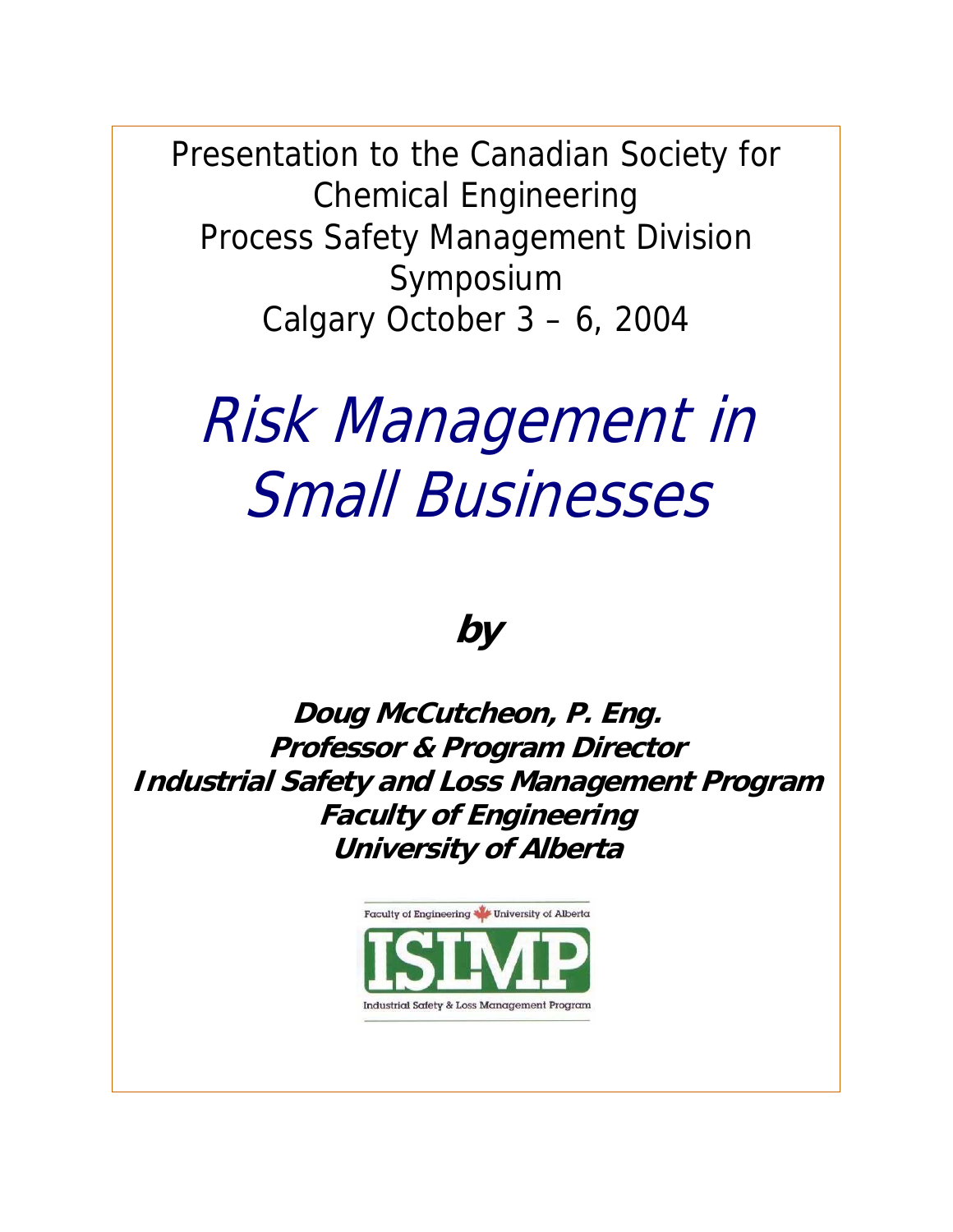This is a very simple paper on a topic that should be looked into. The focus is on having the CSChE-PSM Division making a difference in the workplace. To date the development and implementation of PSM has been with done in "large companies" (over 100 employees either full time or contract). However when one looks at the statistics most of the companies registered in Canada would be considered as "small companies" (less than 100 person years of employment". In Alberta over 95% of registered businesses are small.

In Alberta small businesses represent 35% of the workforce in terms of person years worked. From an industrial occupational health and safety viewpoint they represent 44% of all workplace recordable injuries and (over a 10-year period) 69% of fatalities in the workplace (Table 1).

For the purposes of this paper I am going to draw the parallel relationship with Process Safety Management and Safety & Occupational Health incidents. If the workplace is having incidents they will impact not just worker safety & health but also the environment, company assets as well as the ability to do business. I think this is a safe assumption.

That being the case, a focus on small companies is in order from our PSM Division point of view. We need to develop a strategy around small businesses. But before we do, as most of us come from large businesses, we need to understand how small businesses function. And finally we need to be supportive in order to see success on the Canadian PSM scene.

#### **Definition:**

"Small companies are considered to be companies where there are 100 or fewer person years of employment."

Some people suggest 50 person years or less, but if you look at the statistics (see Table 2) the higher incident rates extend to the 100 person year level. A large company has better access to "in-house" EH&S resources or consultants who can provide a continuum of resources, that is the consultant understands the company needs because of a close relationship with them.

Today's business relies more heavily on short term contracted services including employment. This could be seen as a higher turnover rate than several years ago. A higher turnover rate means less people knowledgeable around the hazards in the workplace and a higher probability of an incident happening, hence higher a risk.

Finally my personal experience with small to medium sized companies shows a distinct "gulf of knowledge" when compared to the larger companies. A gulf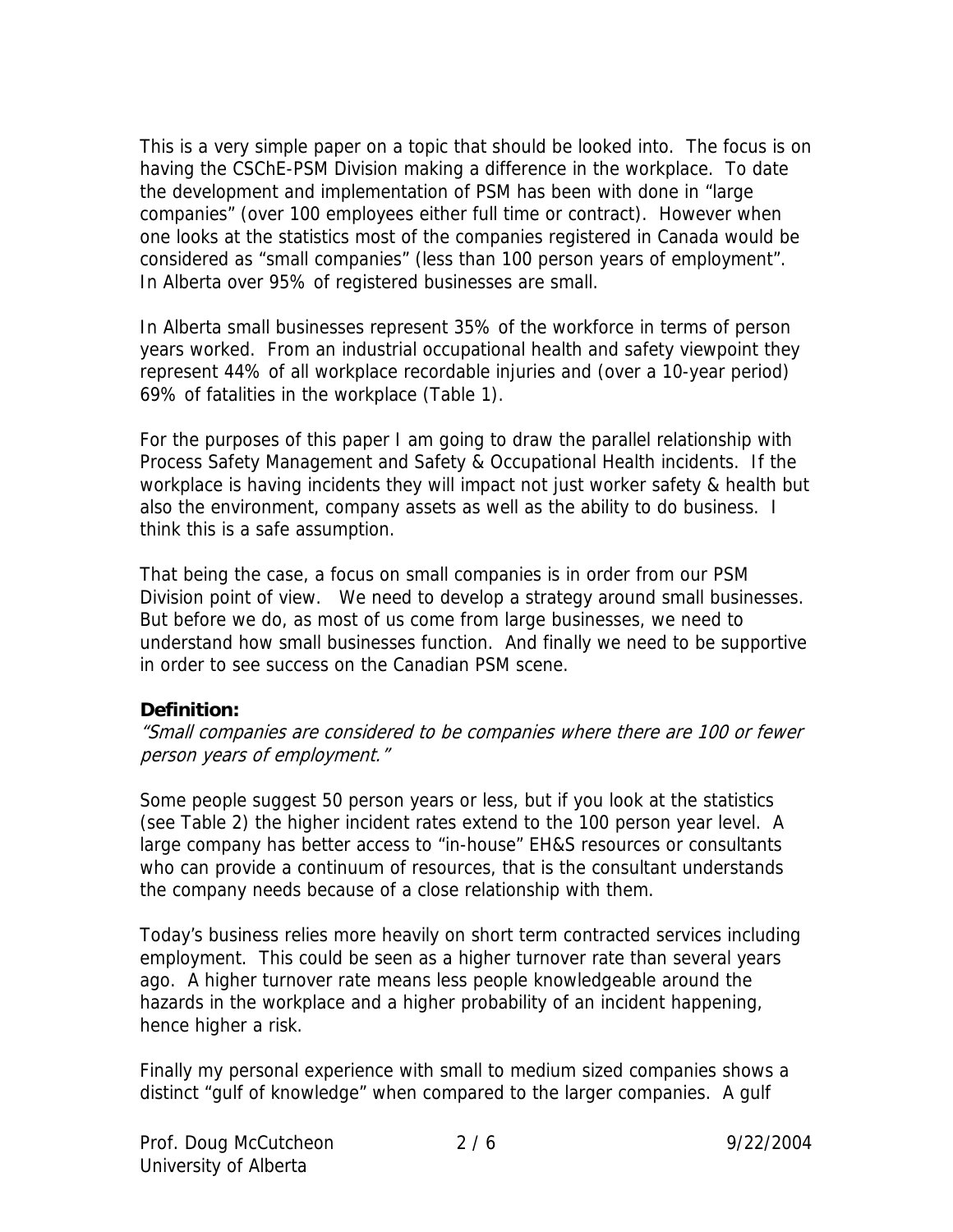where new regulation, court cases and public interaction have these companies struggling to meet the needs.

### **Some Statistics:**

| Size of<br><b>Employer</b> | 1991 | 1992           | 1993     | 1994          | 1995           | 1996           | 1997             | 1998           | 1999           | <b>Total</b> |
|----------------------------|------|----------------|----------|---------------|----------------|----------------|------------------|----------------|----------------|--------------|
| $0 < P$ ys $< 5$           | 8    | 15             | 6        | $\mathcal{I}$ | 11             | 7              | 10               | 6              | 11             | 81           |
| 5 < Pys < 20               | 6    | 6              | 5        | 9             | 8              | 3              | 7                | 5              | $\overline{4}$ | 53           |
| 20 < Pys < 4               | 3    | 3              | 5        | 5             | $\overline{4}$ | $\overline{4}$ | $\overline{2}$   | $\overline{2}$ | 5              | 33           |
| $\theta$                   |      |                |          |               |                |                |                  |                |                |              |
| 40 < Pys < 1               | 2    | $\overline{4}$ | 5        |               | $\overline{4}$ | 3              | $\overline{4}$   | 6              | $\overline{2}$ | 31           |
| 00                         |      |                |          |               |                |                |                  |                |                |              |
| Pys>100                    | 10   | 11             | 9        |               | 7              | 9              | 11               | 10             | 9              | 77           |
| Invalid                    |      | 3              | $\theta$ | $\theta$      | $\Omega$       |                | $\boldsymbol{0}$ | 3              | 3              | 11           |
| <b>Total</b>               | 30   | 42             | 30       | 23            | 34             | 27             | 34               | 32             | 34             | 286          |

*Table 1: NUMBER OF FATALITIES BY SIZE OF EMPLOYER 1991 - 1999* 

In Alberta from 1991 – 1999, - 198 out of the 286 workplace fatalities or 69% were in "small companies".

| <b>Size of Employer</b> | Number of<br><b>Accounts</b> | <b>Lost Time</b><br><b>Claims</b> | <b>Person</b><br><b>Years</b> | <b>Lost Time</b><br>Injury<br><b>Frequency</b> |
|-------------------------|------------------------------|-----------------------------------|-------------------------------|------------------------------------------------|
| $1 < P$ ys< $10$        | 87,425                       | 5,229                             | 168,240                       | 3.1                                            |
| 10 < Pys < 100          | 12,742                       | 11,946                            | 348,712                       | 3.4                                            |
| Pys>100                 | 1,552                        | 17,542                            | 586,942                       | 3.0                                            |
| Invalid                 | 5,695                        | 723                               |                               | N/A                                            |
| <b>Total</b>            | 107,414                      | 35,440                            | 1,103,894                     | 3.2                                            |
|                         |                              |                                   |                               |                                                |

*Table 2: LOST-TIME CLAIM RATES (ALBERTA 1999)* 

#### *Table 3: LOST-TIME CLAIM RATES (ALBERTA 2002)*

| <b>Size of Employer</b> | <b>Number of</b><br><b>Accounts</b> | <b>Lost Time</b><br><b>Claims</b> | <b>Person</b><br>Years | <b>Lost Time</b><br>Injury<br><b>Frequency</b> |  |
|-------------------------|-------------------------------------|-----------------------------------|------------------------|------------------------------------------------|--|
| $1 <$ Pys $<$ 10        | 103,126                             | 5,142                             | 184,787                | 2.8                                            |  |
| 10 < Pys < 100          | 13,186                              | 11,834                            | 360,872                | 3.3                                            |  |
| Pys>100                 | 1,755                               | 20,129                            | 691,079                | 2.9                                            |  |
| Invalid                 | 5,695                               | 723                               |                        | N/A                                            |  |
| <b>Total</b>            | 120,891                             | 37,598                            | 1,236,738              | 3.0                                            |  |

**NO** change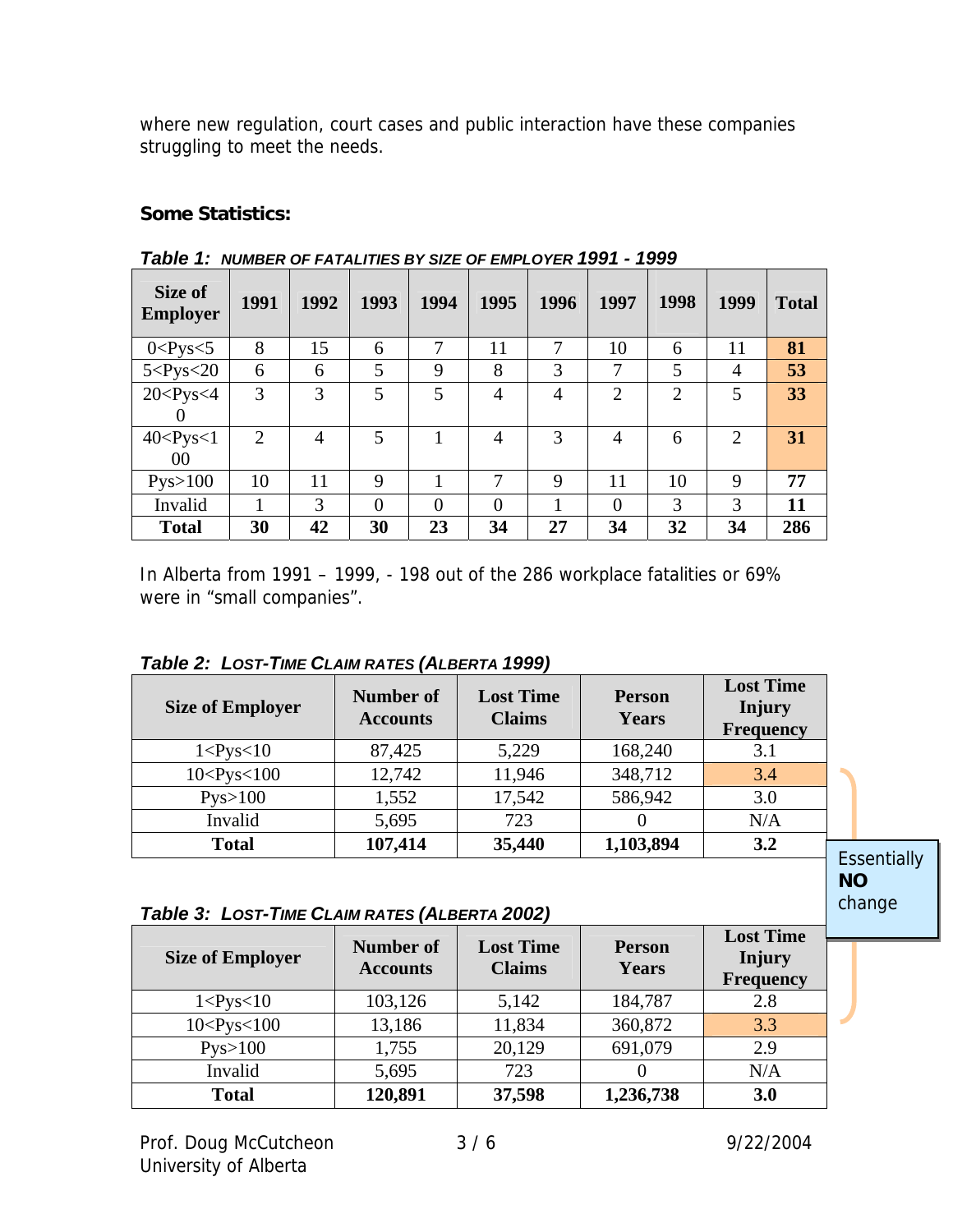## **Sociological Study of Small Business in Alberta- 1988**

- 50 small businesses in Calgary area (40 employees or less).
- Studied to determine barriers to improved occupational health and safety performance.
- Joan M. Eakin, Ph.D and Karen M. Semchuk, Department of Community Health Sciences, University of Calgary.

# **Some Findings**

- Owner's perception of risk revealed a widespread "no problems here" response.
- A tendency to discount and normalize health hazards at work.
- Workplace Health and Safety inspections appeared more hit and miss, over these very numerous small companies.
- Fire marshall inspections taken much more seriously.
- Many owners felt they did not have the moral authority to intervene in certain areas of their employees health and safety:
	- The nature of the social relationship between owners and employees — their own "buddies".
	- Learn by the school of hard knocks you are all expected to know how to be safe — it's natural.

# **Some Characteristics of Small Businesses**

- Ebb and flow business cycle causes the need to lay off and take on employees.
- Sub-contracting some parts of the work, almost "permanent" sub-contractors who work alongside regular employees. Owners do not feel as responsible for them.
- Family involvement one half of the businesses studied had employees who were members of the owner's family - sometimes affecting how health and safety issues were dealt with.
- Multiple worksites many small companies especially in the service and construction sectors, have their workers scattered in numerous sites. Does not allow for good influence and control.
- Workers tend to do all kinds of tasks, although they have special trades, etc. Small companies need to make flexible use of manpower. don't always understand the safety aspects of each of the different tasks.
- Over 50% of the owners perceived health and safety to be of limited significance. Very little to say when asked what they do to promote health and safety.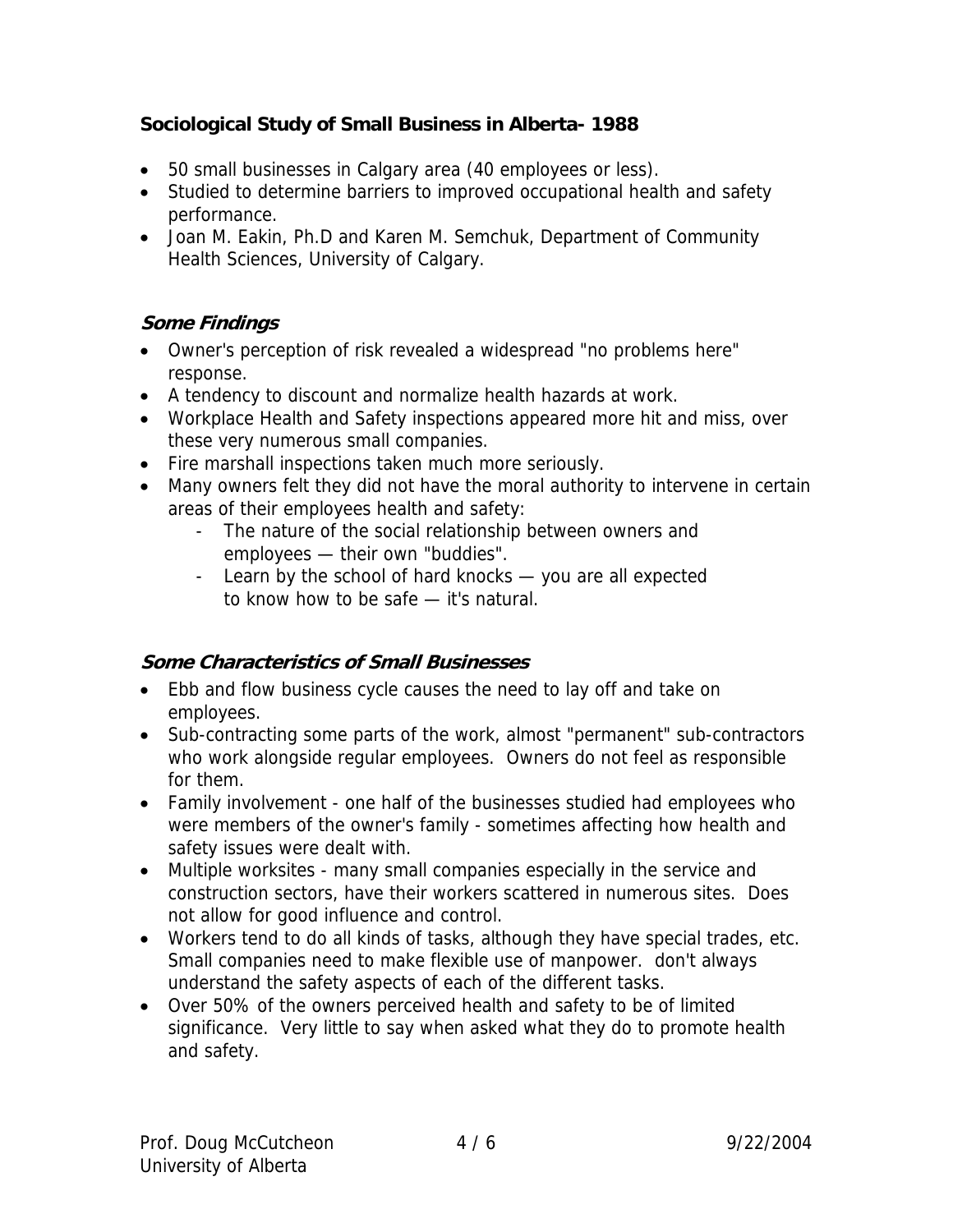- Owners much more concerned with personal protection against hazards then reducing the hazards — what happens when workers do not wear the equipment?
- Over 50% of owners felt that health and safety is essentially the employee's affair. They provide the protective equipment and the workers should carry on from there.
- Small companies tend to see accidents as part of doing business lucky or unlucky.
- Resources, both financial and technical are reasons put forward for not being able to improve the situation.

#### **Comments:**

Although the specific data and the study pertain to workplace health and safety one can see the same information being a factor in PSM programs across Canada. I believe that if the impact of PSM is to be felt across the country there is a need to pay special attention to the small business.

One can draw from the recent Business case study done through the AIChE as well as other similar studies that having a working PSLM or PSM program in your company is good business. It is a positive ROI even to the point of being a major ROI. Small companies need to hear this as this in its own way could mean "buy-in" by them.

#### **In Summary:**

This short paper suggests this is an area of importance. The need to provide a focus on the small company is important because they are different.. Understanding how they function is necessary because we, from the large companies, function differently.

Some recommendations:

- Recognize the impact of the "new economy" on small businesses
- Develop a format to assist them with PSM
- Encourage a relationship with them and their associations
- Draw them into our CSChE-PSM division, even if it is just as a corresponding member.